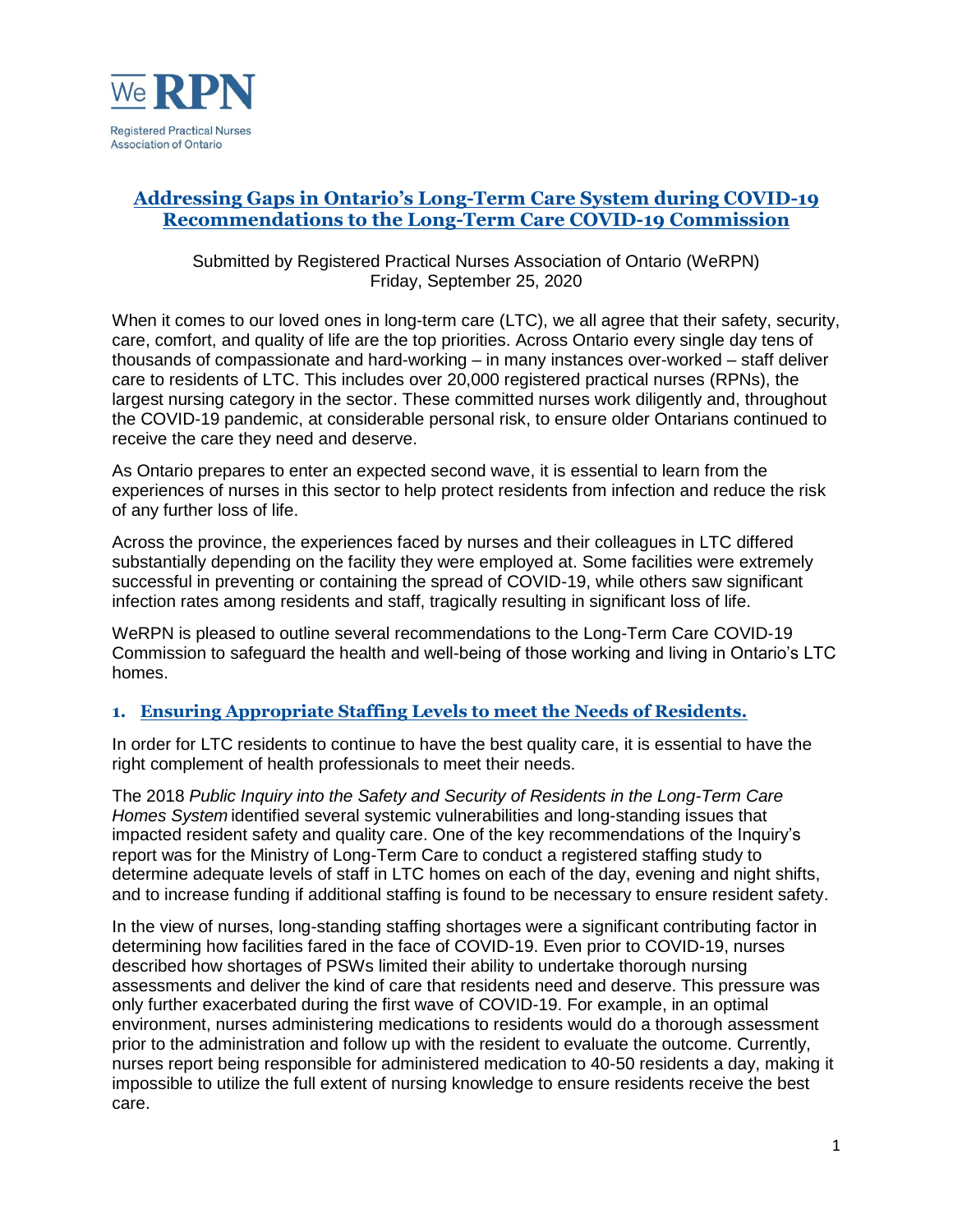

In the pandemic, the absence of sufficient qualified staff meant that nurses were further stretched. Severe shortages of PSWs greatly impacted the care provided to residents. In some of the most severe cases, the Ontario government resorted to calling in the Canadian Armed Forces as a short-term solution to help fill existing staffing gaps. As outlined in their report to government, Canadian Armed Forces observed unacceptable conditions as residents were denied even the most basic dignity and personal care and staff struggled to uphold proper infection prevention and control protocols.

As we enter the second wave, it is vital that government, in partnership with LTC stakeholders, take immediate action to address staffing shortages and over the longer term build a staffing strategy that will put safety, dignity and quality at the forefront of resident care. In addition to ensuring Ontario has the right number of qualified staff to care for residents, we must also offer solutions to better retain the staff that are already working in the sector. Currently, insufficient career advancement opportunities result in qualified staff leaving the health care profession. Providing opportunities for existing staff to enhance their education and creating clear career pathways through career laddering. This will help keep more qualified and critically needed staff in the sector.

In order to achieve a minimum standard of care, we propose that staffing, roles, and models of care delivery ensure levels of knowledge are appropriately applied to each resident's plan of care in a timely way. At the same time, we recommend also ensuring a high level of PSW care so that each resident is provided a routine of care designed to give them the best quality of life and that is based on their own preferences. This goal cannot be achieved without an adequate supply of PSWs, RPNs and RNs, nor by simply adding more of any one category of staff.

#### *WeRPN recommends:*

#### *Short term:*

- Increase funding for LTC to enable facilities to hire the appropriate number of staff to deliver the care necessary to meet resident needs. WeRPN recommends a model that would provide approximately 4 hours of care per resident per day on average—up from the current estimate of 2.71 hours.
- Establish a staffing mix that ensures LTC residents receive a high quality of care provided by practitioners with the appropriate knowledge to effectively respond to the challenges of today's LTC environment. (See Appendix 1)
- In cases where staffing needs are urgent, leverage Ontario nursing students and other allied health professionals (e.g. physiotherapists, occupational therapists) who would bring relevant experience and knowledge of the health system.
- Better connecting nurse volunteers (e.g. retired nurses) with opportunities to fill gaps.
- Limit COVID-19 related delays in professional registration exams to remove barriers and maximize the supply of professionals entering the health system.
- Enhance opportunities for staff to gain specialized skills through micro-credentialling.

### *Long term:*

 Address existing compensation disparities (e.g. wages, benefits, full-time positions) between LTC and other health sectors to ensure LTC is viewed as an attractive sector and help retain qualified professions.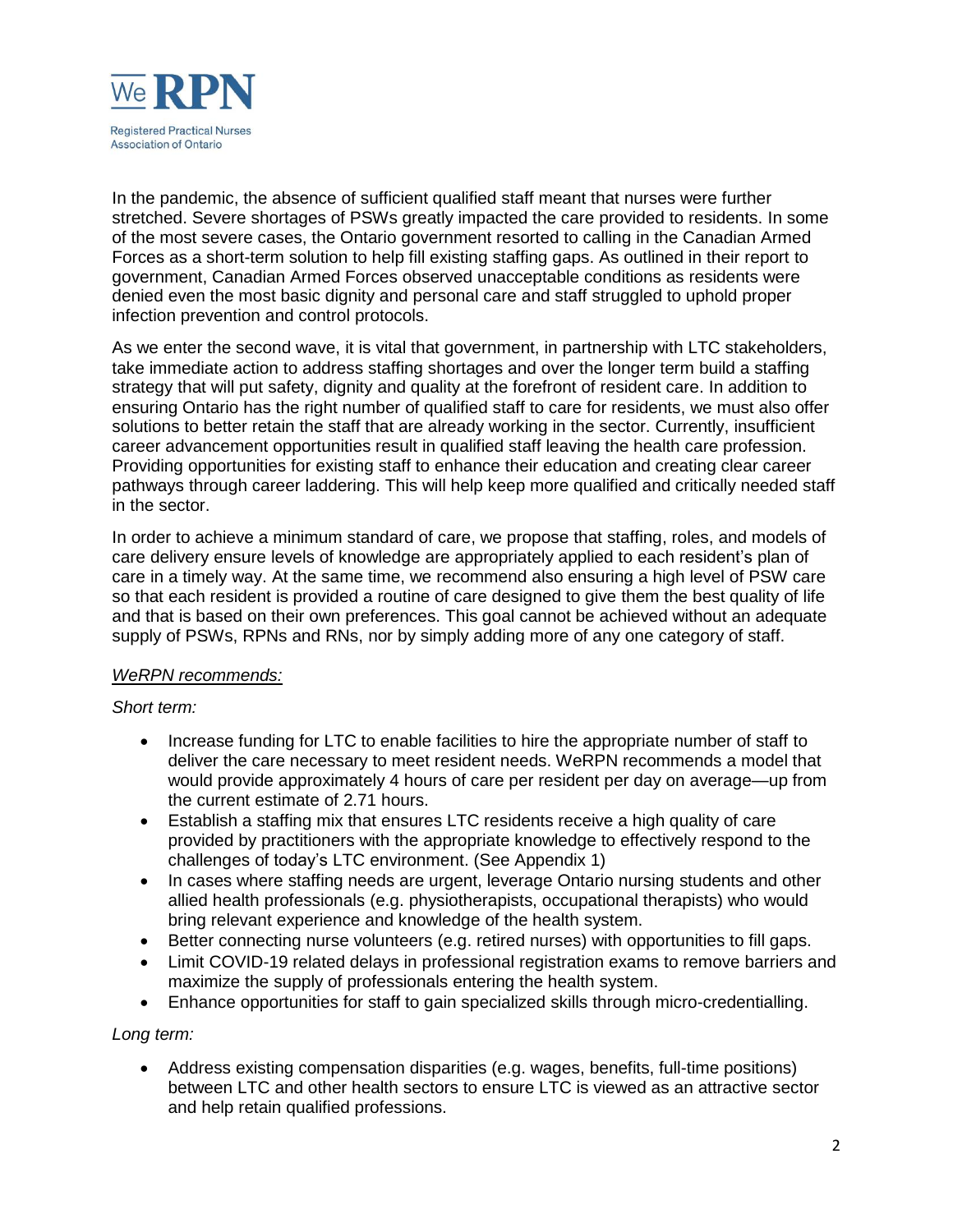

- Develop a robust staffing strategy that ensure Ontario has a pipeline to educate the right numbers of qualified staff to care for residents.
- Address retention by providing existing staff with opportunities to enhance their education (e.g. credential in infection prevention and control) and through career laddering opportunities that enable staff to transition from PSW to RPN or RPN to RN.

## **2. Improving Channels of Communication with LTC**

Nurses reported challenges accessing clear public health guidance in LTC. At the beginning of the pandemic, WeRPN made it a priority to disseminate information shared by the government with Ontario RPNs. Through daily newsletters and weekly online events, we shared guidance we were provided by the Ministry of Health's Emergency Operations Centre. However, it soon became apparent that LTC leadership (management and ownership) in various facilities were not always provided with the same information leading to confusion and an inconsistent adoption of Ministry guidance. Additionally, in some facilities, information shared with leadership was not disseminated at the staff level. For example, at the beginning of the pandemic, nurses were not provided with clear guidance from management about the appropriate PPE they should be using to keep their residents and themselves safe.

In order to ensure accurate information is disseminated to the sector in a timely manner, it is essential to improve communication channels across LTC.

#### *WeRPN recommends:*

- Creating a portal dedicated to LTC to ensure a "one stop shop" that would house up to date resources for leadership, staff, and families.
- Creating a network for LTC facilities to share best practices.
- Encouraging LTC facilities to establish policies and procedures to disseminate key information across the organization in a timely manner.

### **3. Implementing Robust Infection Prevention and Control Protocols**

During a pandemic, maintaining strong pandemic infection control measures is essential. This was a critical factor that differentiated the facilities that were able to control the spread of COVID-19 from those with high infection rates among residents and staff.

There were a number of measures put in place provincially which helped curb the spread. Those included:

- Introducing robust screening measures for all individuals entering the home
- Implementing regular (at least twice per month) testing of all LTC staff.
- Limiting staff to one facility
- Minimizing visitors
- Cohort staffing to units and resident home areas to reduce unnecessary resident exposure to contagions
- Isolation of infected residents, where possible
- Enhancing cleaning protocols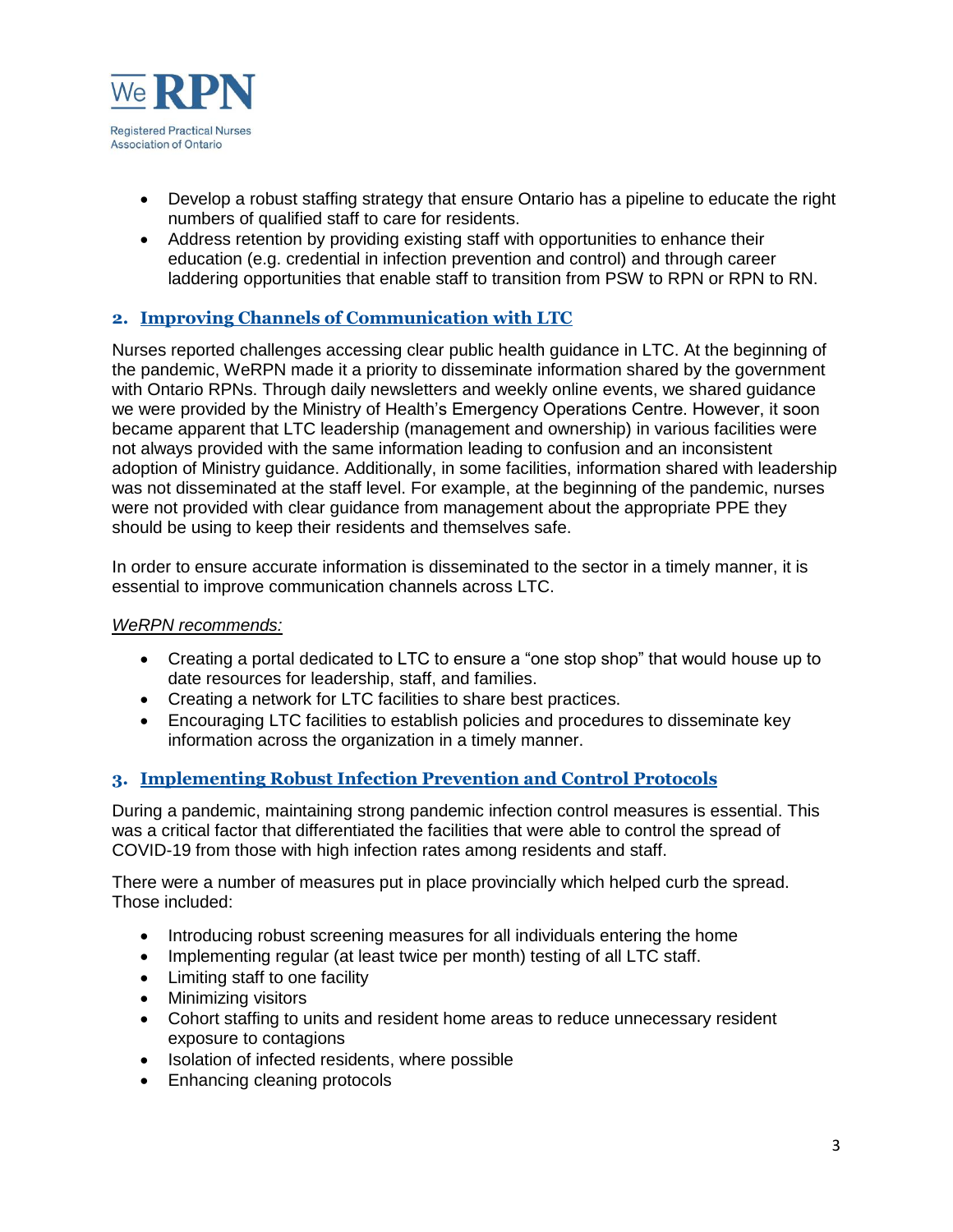

The knowledge of staff also played an essential role in curbing the spread of the virus. Infection prevention and control is a central part of nursing education. Other staff, such as PSWs may be less familiar with the steps necessary to prevent the spread of the virus.

It will be essential to ensure all staff are educated as soon as possible about the necessary protocols and informed about the procedures to follow to prevent the disease transmission.

### *WeRPN recommends:*

- Every LTC facility implement robust infection prevention and control measures.
- All LTC facilities identify, educate and recruit Infection Prevention and Control leads to monitor, evaluate and ensure adherence to protocols.
- All staff be required to undertake basic infection prevention and control education.
- The Ministry implement oversight measures to ensure adherence to a minimum standard through unannounced inspections.
- Whenever possible, facilities limit the number of residents sharing rooms.
- Facilities adopt innovative approaches to allow visitors, while protecting resident safety.

### **4. Strengthening LTC Leadership**

Leadership played a significant role in the care provided to residents in LTC. In many instances, facilities that fared the worst in the face of COVID-19, did not have leadership that was equipped to respond effectively to a complex crisis of this nature. Improving the leadership capacity in LTC could assist dramatically in enhancing the ability of facilities to response effectively during the second wave.

#### *WeRPN recommends:*

- Developing specific supports to enhance the capacity of LTC facility leadership. This could include:
	- o Quality improvement and measurement based on best practices.
	- o Analyzing and improving organizational care delivery processes.
	- o Optimizing models of care.
	- o Leveraging health professionals to full scope.
- Enabling leaders to build high functioning teams by supporting them to coach and engage staff.

### **5. Enhancing Accountability in the LTC sector**

In the early stages of the pandemic, we heard disturbing stories of nurses being reprimanded for urging facility owners or management to follow provincial guidelines or put in place enhanced infection prevention and control measures. As knowledge-based professionals, nurses are educated to understand disease transmission and knowledgeable about the steps required to curb the spread of infection. It is unacceptable that a nurse would lose their job for advocating for the safety and well-being of their residents.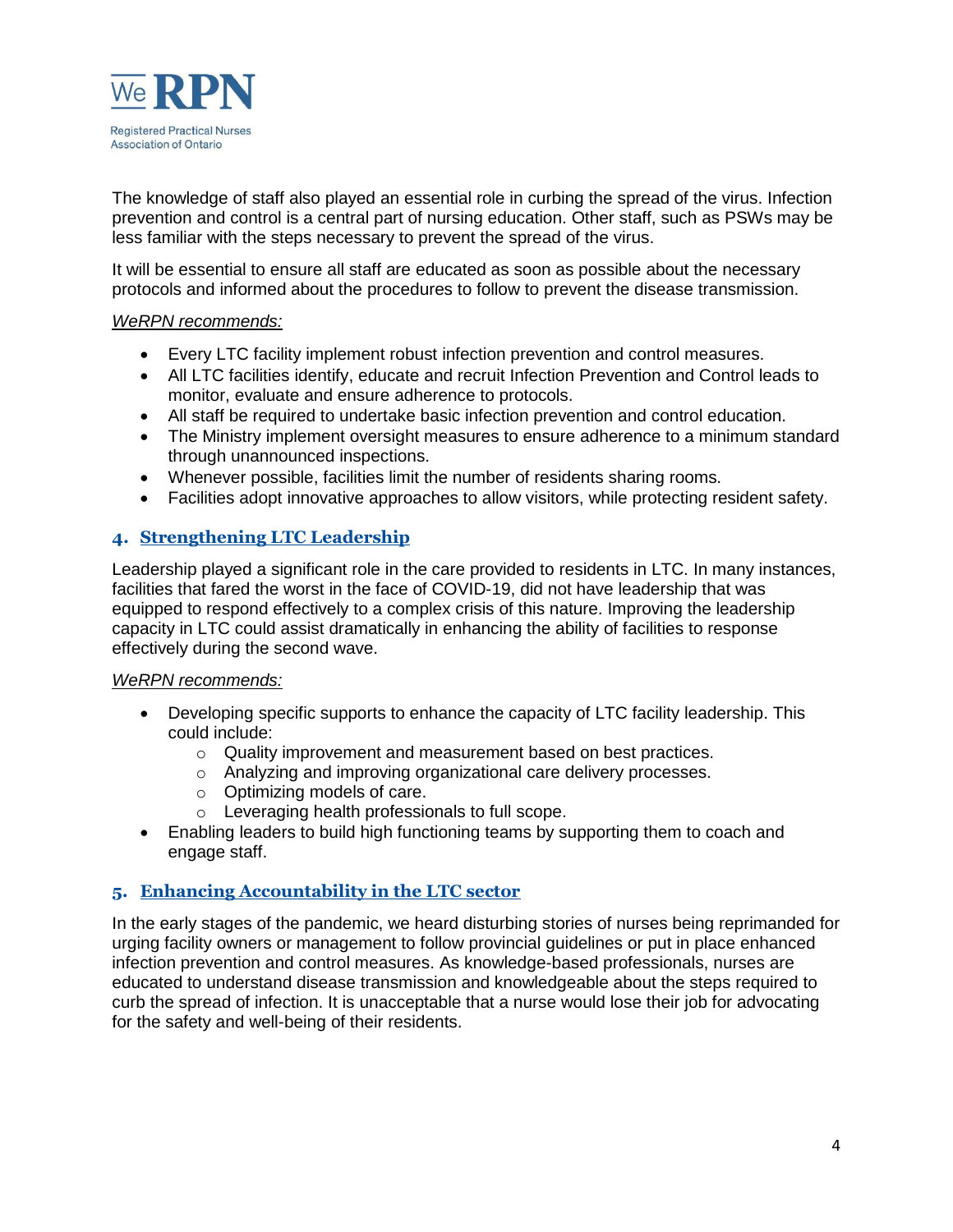

### *WeRPN Recommends*

 Enhancing the capacity of the Patient Ombudsman to ensure nurses and other health professionals have an avenue to voice concerns about practices within their facility, without fear of reprisal.

Currently the office of the Patient Ombudsman is experiencing a high volume of complaints, leading to delays in follow up. Adding capacity to this important resource will help ensure that concerns can be address in a timely manner and ultimately protect residents.

### **6. Ensuring Appropriate Supplies of PPE**

At the beginning of the pandemic, nurses experienced tremendous levels of stress and uncertainty and risked potential exposure to the virus as a result of shortages of personal protective equipment (PPE). In many cases, lack of PPE resulted in several health professionals contracting the virus and some losing their lives. Across the Ontario's LTC facilities, access and guidance on appropriate PPE varied substantially. Early on, some nurses were instructed not to wear masks because it would "scare the residents." Many nurses in LTC reported being provided with only one surgical mask per shift or worse, one mask to be re-used for several shifts. In many instances, masks were rationed by LTC management and locked away from frontline staff. Unlike in acute care settings, rarely did LTC nurses report being provided with a N95 respirator, even during a time when the method of virus transmission was unclear.

Over the past several months, the government has rightly taken proactive steps to create new supply chains for PPE. As we move into the fall, it will be essential that those supply chains are maintained and LTC staff and residents continue to access the supplies they need.

### *WeRPN recommends:*

- Ensuring all staff and residents are provided with appropriate PPE on a priority basis.
- In instances where shortages occur in certain regions, additional measures should be taken to ensure LTC receives available supplies urgently.

### **7. Enabling More Residents to Age at Home**

Increasing numbers of Ontarians identify that they would prefer to age in their homes for all long as possible. For those who are able, with the right support, home care can be a viable alternative to long-term care. Against the backdrop of the pandemic, the case for improving access to home care continues to grow. At home, older Ontarians were less likely to be exposed to COVID-19 than those who live in LTC.

As Ontario's demographics shift and our population ages, we will see increased pressures on our already strained LTC sector.

#### *WeRPN recommends*

 Enhancing access to home care to help alleviate the pressure on the LTC system, while enabling Ontarians who are able to do so, to remain in their homes for as long as possible.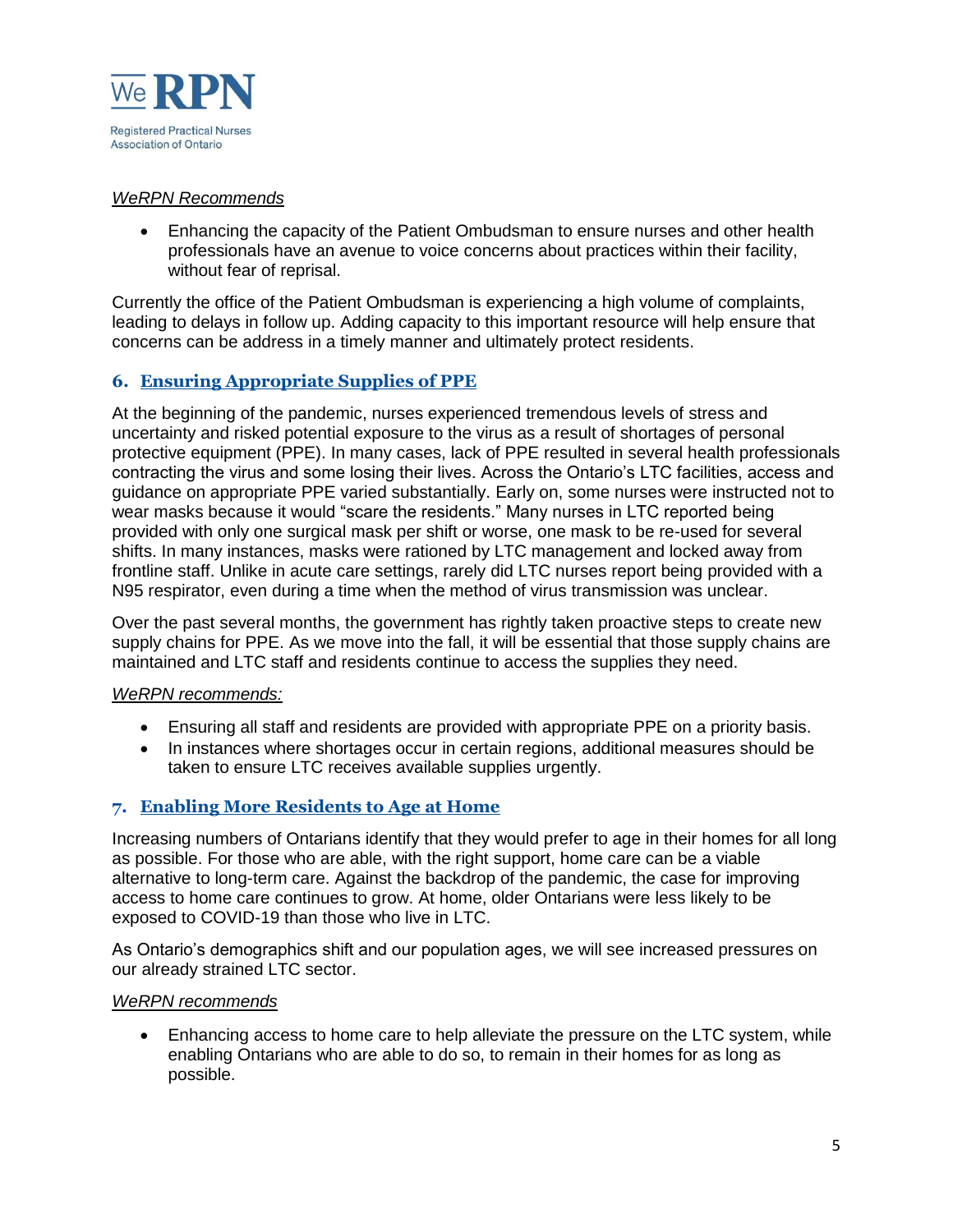

# **Conclusion**

To address the challenges in our LTC system, it is not enough to merely add more of any one category of staff. We must ensure we are adding the right care providers to meet the needs of residents. While the RN knowledge provides the required support for complex care needs, it is essential to recognize that RPNs are autonomous practitioners, knowledgeable and currently the largest number of registered staff in the LTC sector. At present, there are not enough RPNs in LTC facilities to leverage their expanded education or to enhance quality of care and the lives of older Ontarians. Likewise, the hands-on care of PSWs is crucial to foundational care needs. We have learned from the pandemic what can occur when there are not enough PSWs to provide nourishment, hygiene, or basic dignity for the most vulnerable.

The first wave of the COVID-19 pandemic ravaged Ontario LTC facilities across the province. To avoid similar tragedy and loss of life in the coming months, it is imperative that the government take immediate steps to protect vulnerable Ontarians who call LTC home. Given the long-standing and systemic issues that the sector has experienced for years, we recognize there is no silver bullet solution. What is clear is that the status quo is not acceptable. We urge the Commission to recommend the government to take swift and decisive action to address key priorities such as staffing, communication and infection prevention and control issues to ensure Ontario's LTC can respond to the challenges that lay ahead in the second wave.

## **About WeRPN**

Founded in 1958, WeRPN is the voice of registered practical nursing in Ontario. There are approximately 50,000 RPNs working in Ontario, playing a vital role in the province's health care system. We are formerly RPNAO. Learn more at [www.werpn.com.](https://urldefense.proofpoint.com/v2/url?u=https-3A__c212.net_c_link_-3Ft-3D0-26l-3Den-26o-3D2761038-2D1-26h-3D416748996-26u-3Dhttp-253A-252F-252Fwww.werpn.com-252F-26a-3Dwww.werpn.com&d=DwMCAw&c=5oszCido4egZ9x-32Pvn-g&r=X_T3HsvqDb2unR7dPBYyzlF4ajjLZNGJm1xOsLvA4Jk&m=o9muy7MN6IASo-5AVBNiCSkBssKjtE7PnrrGKyBvNdU&s=hxL1P7Dr0Xm7ooGk_dDcn4FJN7DvbdOnUkfZayatGc4&e=)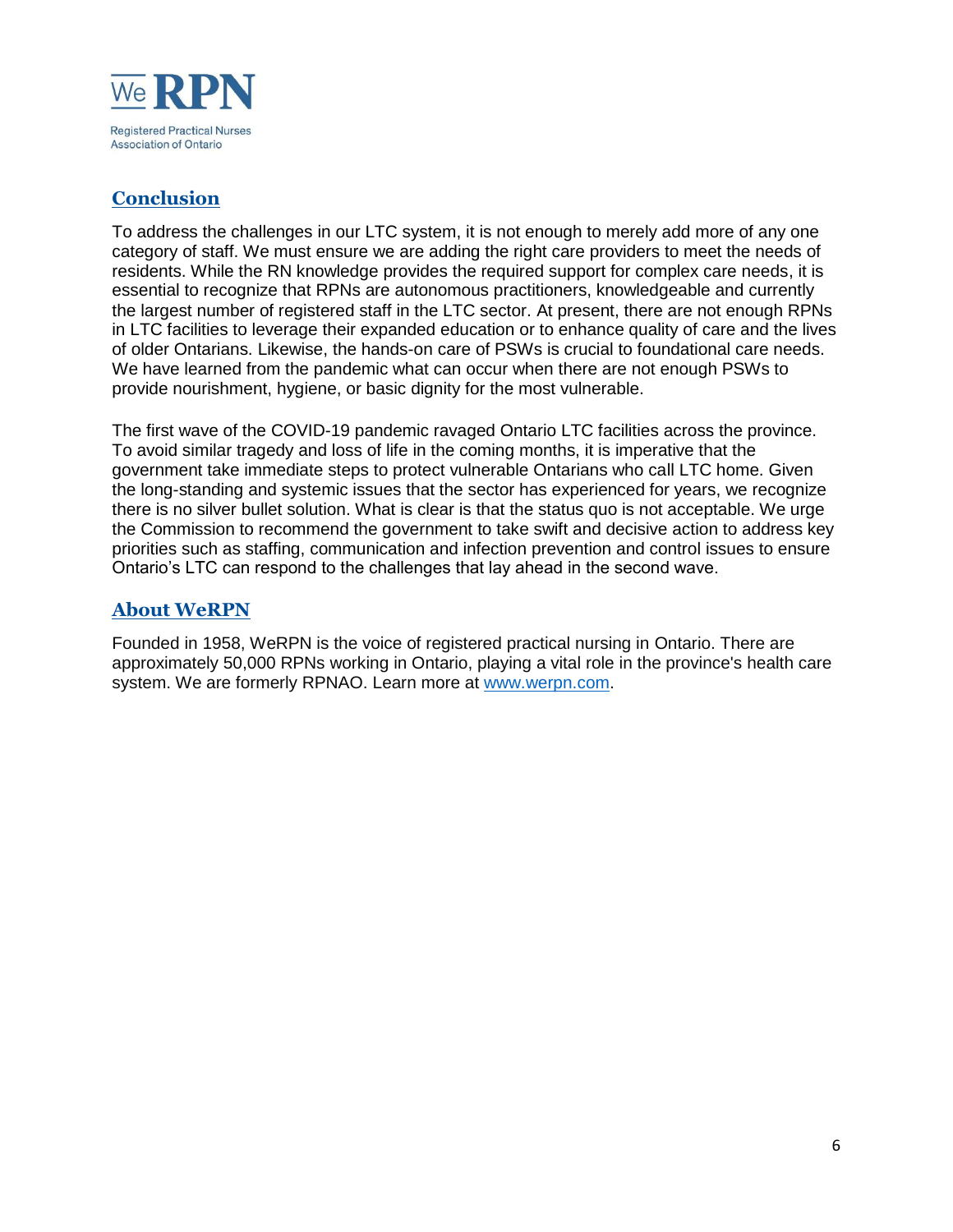

## **Appendix 1: Proposed Staffing Mix to Meet the Needs of Ontario LTC Residents**

WeRPN has examined the amount of care providers required per 24-hour day, based on each role and shift type for every 100 residents. The proposed WeRPN Model provides an adequate staffing increase for PSWs to ensure activities of daily living can be carried out, allows for optimization of knowledge for RPNs, and includes the role of the RN for when clinical situations become more complex. The model also includes 1 administrative role for either the RPN or RN in both the day and evening shift. Further details available in Appendix 2.

| <b>Shift</b>                                     | <b>Role</b>           | <b>Current Model -</b><br><b>Total Staff on</b><br><b>Weekdays (24</b><br>hour day) | <b>Current Model -</b><br><b>Total Staff on</b><br><b>Weekends (24</b><br>hour day) | <b>WeRPN Model</b><br>for Total Staff<br>(24 hour day) |
|--------------------------------------------------|-----------------------|-------------------------------------------------------------------------------------|-------------------------------------------------------------------------------------|--------------------------------------------------------|
| Days                                             | <b>RPNs</b>           | 3                                                                                   | 2                                                                                   |                                                        |
|                                                  | <b>RNs</b>            | 2                                                                                   | $\overline{2}$                                                                      |                                                        |
|                                                  | <b>PSWs</b>           | 14                                                                                  | 14                                                                                  | 17                                                     |
|                                                  | Administrative        |                                                                                     |                                                                                     | (RN or RPN)                                            |
| Evenings                                         | <b>RPNs</b>           | 3                                                                                   | $\overline{2}$                                                                      | 6                                                      |
|                                                  | <b>RNs</b>            |                                                                                     |                                                                                     |                                                        |
|                                                  | <b>PSWs</b>           | $\overline{8}$                                                                      | $\overline{8}$                                                                      | 10                                                     |
|                                                  | Administrative        |                                                                                     |                                                                                     | (RN or RPN)                                            |
| <b>Nights</b>                                    | <b>RPNs</b>           | 4                                                                                   |                                                                                     | 3                                                      |
|                                                  | <b>RN<sub>S</sub></b> |                                                                                     |                                                                                     |                                                        |
|                                                  | <b>PSWs</b>           | 4                                                                                   | 3                                                                                   | 6                                                      |
|                                                  | Administrative        |                                                                                     |                                                                                     | O                                                      |
| <b>Total Staff</b><br>Members per<br>24-hour day |                       | 37                                                                                  | 34                                                                                  | 54                                                     |

### **Table 1: WeRPN Proposed Staffing Model**

*Note: Shift calculations are based on 7.5 hour shifts.*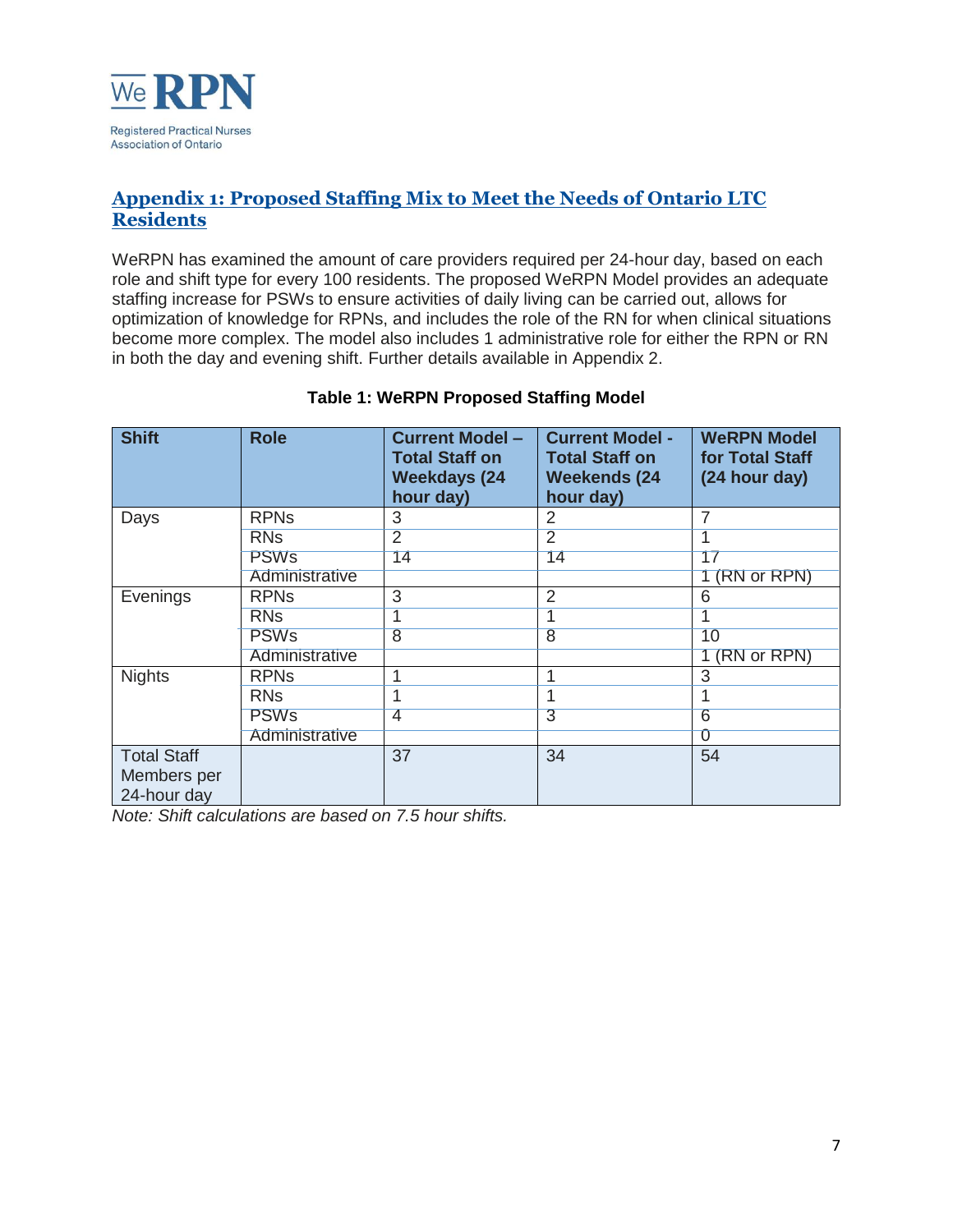

# **Appendix 2: LTC Roles Descriptions**

WeRPN believes it is essential to identify the right qualified staff and determine appropriate roles for different health professionals to best meet residents' needs. Below we have outlined the key roles that are essential to catalyze excellence in long-term care:

- □ PSW Clinical Role
- □ RN Clinical Role
- □ RPN Clinical Role
- □ RN/RPN Administrative Role

### **PSW Clinical Role**

The PSW in the clinical setting provides care and support for resident quality of life through activities of daily living, and ensuring a safe living environment for residents. The PSW will participate in encouraging resident independence, and supporting their overall well-being.

#### **Qualifications**

Completion of a Personal Support Worker certification from an accredited provider. Experience and continuing education in gerontology preferred. Current First Aid/CPR Level C certification. BSO education required. GPA training required.

#### **Skills**

- Good communication and conflict management skills
- Advocacy for residents and staff
- Collaborative approach to care
- Professionalism
- Strong leadership skills

- Assists residents with their daily nutrition and personal care needs
- Monitor, encourage and assist resident with meals and nutritional requirements as identified in the resident's care plan.
- Ensures resident's quality of life is supported through the delivery of personal care, and social engagement
- Maintains a safe and tidy environment for residents in the care facility
- Reports any noted changes in a resident's health and well-being to the clinical RN or Clinical RPN, to ensure timely, more comprehensive assessments are completed, and interventions are initiated to achieve best outcomes for the resident
- Controlled acts where they are appropriately delegated by an RHP
- Engages in infection prevention and control practices with the team
- Participates in case conferencing, rounds and huddles for residents within the team's circle of care
- Participates as a member of the organizational accreditation team
- Engages in wellness and support activities with the resident to enhance overall wellbeing and joy in the resident's life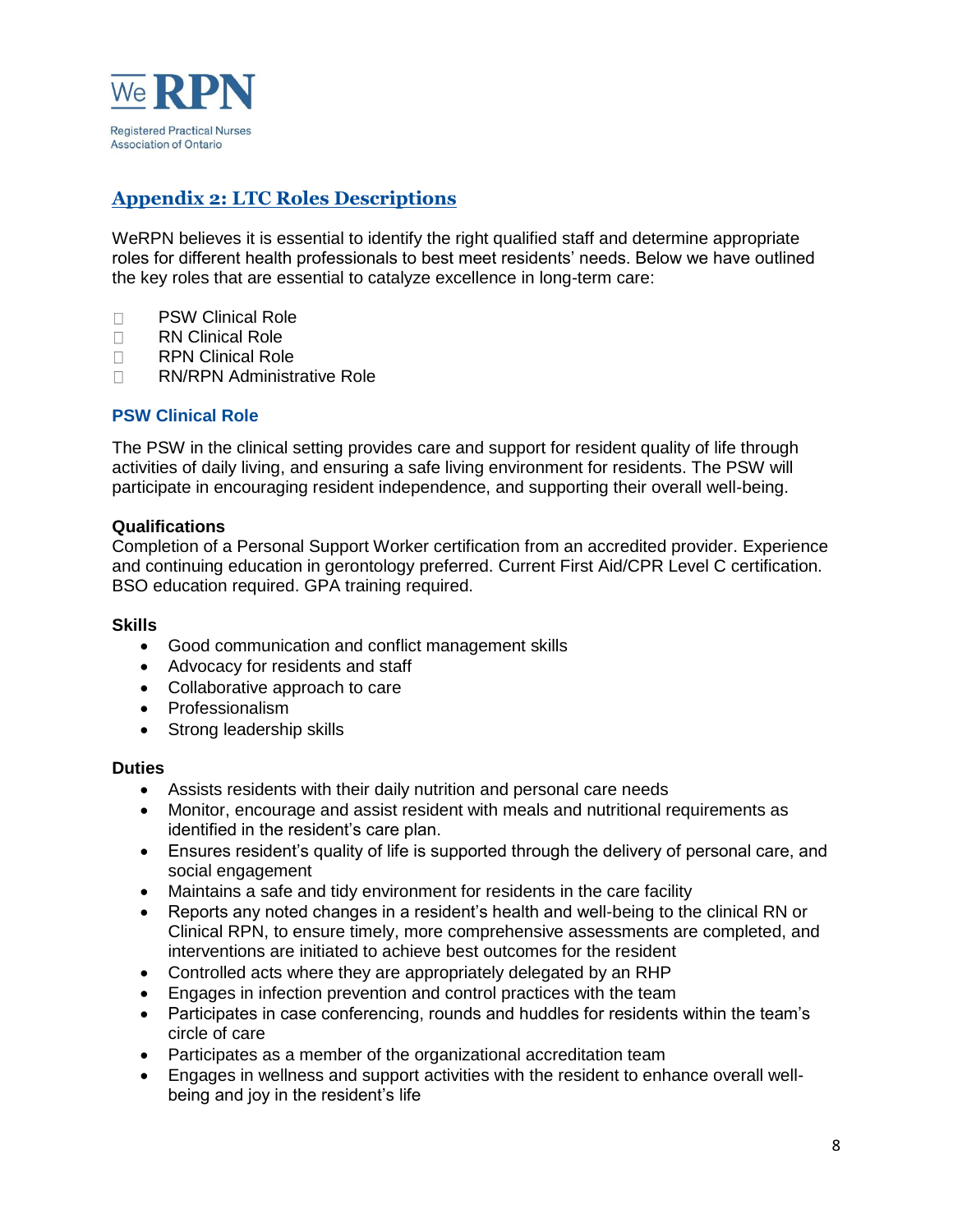

## **RPN Clinical Role**

The clinical RPN provides nursing care to residents in a clinical capacity. The clinical role is accountable for a comprehensive daily assessment of residents in the practice setting and supports quality improvement, patient safety, for the resident, team and families. Using nursing knowledge and critical thinking synthesizes clinical assessment of resident status to identify strategies for enhancing nursing care and improving quality of life while acting as a role model for collaboration and resident centred care. Engages in quality improvement and patient safety for residents and their families.

### **Qualifications**

RPN registered and in good standing with the College of Nurses of Ontario, experience and specialized education in gerontology preferred. CNA Gerontology designation an asset. Membership with professional association required. Current First Aid/CPR Level C certification. BSO education required. Baccalaureate degree in a related field is an asset. GPA training required.

### **Skills**

- Good communication and conflict management skills
- Advocacy for residents and staff
- Mentoring to develop team
- Professionalism
- Collaborative approach to care
- Strong leadership skills

- Accountable for creating an environment of resident centred care
- Accountable for acting as a collaborative member of the team and acting as a role model for excellence in the care of older Ontarians
- Completes daily assessments of residents and synthesizes knowledge using critical thinking to ensure optimal nursing care
- Communicate changes to the team and escalates urgent and emergent issues to the Clinical RN and the administrative nurse, to ensure timely more comprehensive assessment are completed and interventions are initiated to achieve best outcomes for the resident
- Ensures resident care plans are implemented appropriately and serves as a lead role in the prioritization and division of resident care amongst the team
- Assists and supports residents with the implementation of care plan, assessing effectiveness of interventions and/or changing conditions in collaboration with the team and resident
- Provides nursing care to residents in collaboration with the team, including skin and wound care, foot care, nutritional risk assessments, palliative and end-of-life-care
- Uses a collaborative approach to coordinating and providing care with the goal of optimizing team resources to enhance quality of life for residents
- Accountable for appropriate medication administration for residents are required, including narcotic control, medication management and application of treatments and dressings, transcription of orders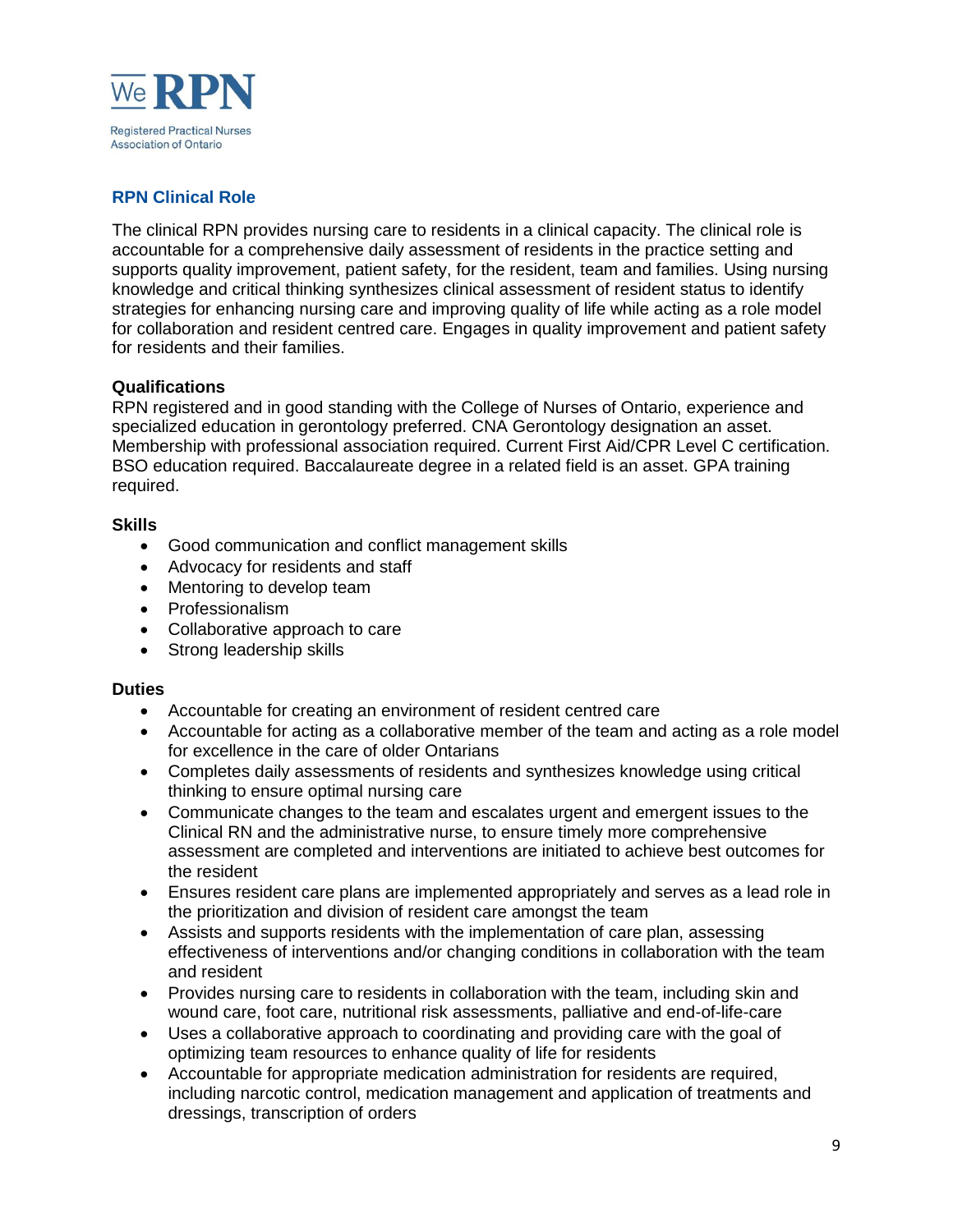

- Delegation of controlled acts, in accordance to regulation
- Engages in infection prevention and control practices with the team
- Participates in care conferencing, rounds and huddles for residents within the team's circle of care
- Participates as a member of the organizational accreditation team
- Engages in activities with the resident that bring joy to the resident's life

### **RN Clinical Role**

The clinical RN provides nursing care to residents in a clinical capacity. The clinical role is accountable for consultation and a comprehensive, focused assessment of changing resident condition in the day to day practice setting and supports quality improvement, patient safety, for the team, residents and families. Provides nursing care, including assisting residents with activities of daily living. Using nursing knowledge and critical thinking synthesizes clinical assessment of complexities to identify strategies for urgent/emergent situations while acting as a role model for collaboration and patient centred care. Engages in quality improvement and patient safety for residents and their families.

### **Qualifications**

RN registered and in good standing with the College of Nurses of Ontario, experience and specialized education in gerontology preferred. CNA Gerontology designation an asset. Baccalaureate degree in nursing or other an asset. Membership with professional association required. Current First Aid/CPR Level C certification. BSO education required. Advanced gerontology education required. GPA training required.

### **Skills**

- Good communication and conflict management skills
- Advocacy for residents and staff
- Mentoring to develop team
- Professionalism
- Collaborative approach to care
- Strong leadership skills
- Skilled in the provision of urgent and emergent nursing care

- Accountable for creating an environment of resident centred care
- Accountable for providing support to the team and acting as a role model for collaborative practice
- Leads the urgent/emergent assessment process for changing conditions that arise in day to day care
- Assists and supports residents with the implementation of care plans, assessing effectiveness of interventions in collaboration with the team and resident
- Provides nursing care to residents in collaboration with the team, including skin and wound care, foot care, nutritional risk assessments, palliative and end-of-life-care
- Uses a collaborative approach to coordinating care with the goal of optimizing resources to enhance quality of life for residents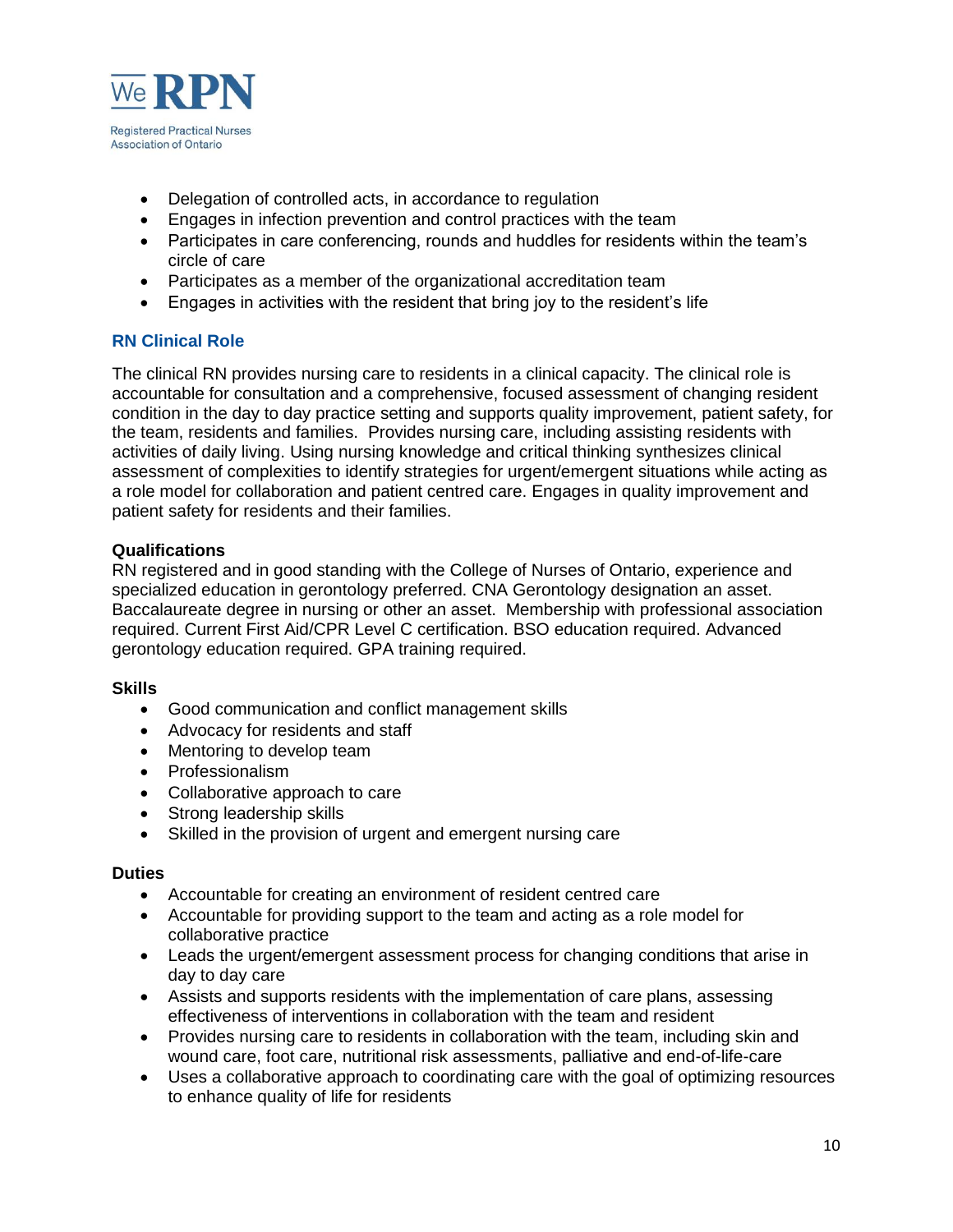

- Accountable for appropriate medication administration for residents as required, including narcotic control, medication management and application of treatments and dressings, transcription of orders
- Ensures resident care plans are implemented appropriately and serves as a lead role in the prioritization and division of resident care amongst the team
- Delegation of controlled acts, in accordance to regulation
- Engages in infection prevention and control practices with the team
- Participates in care conferencing, rounds and huddles for residents within the team's circle of care
- Participates as a member of the organizational accreditation team
- Engages in activities with the resident that bring joy to the resident's life

### **RN/RPN Administrative Role**

The Nurse Administrative role provides senior leadership and support to the nursing team and residents in an administrative capacity. The administrative role is accountable for day to day operations, quality improvement, risk management, patient safety, and acting as a role model demonstrating collaboration and patient centred care is a resource for the team. RNs and RPNs with advanced health-related degrees and specialized training have the appropriate knowledge and skills required for the nurse administrative role.

#### **Qualifications**

RN/RPN registered and in good standing with the College of Nurses of Ontario, credentials may include Certification with CNA- current Gerontology designation, Leadership Certificate, Infection Prevention and Control designation, Wound Care certification/designation, Baccalaureate degree preferred (nursing or other health-related). Membership with professional association required. Current First Aid/CPR Level C certification. BSO education required. GPA training required.

#### **Skills**

- Good communication and conflict management skills
- Advocacy for residents and staff
- Mentoring to develop team
- Professionalism
- Collaborative approach to care
- Able to lead with emotional intelligence

- Accountable for creating an environment of resident centred care
- Accountable for providing leadership to the team and acting as a role model for collaborative practice
- Leads the assessment process and team to create optimal quality of life care plans for residents
- Accountable for review and revision of care plans in collaboration with the team and resident
- Accountable for managing, assigning and developing staffing teams and anticipating needs to ensure safe practice and care